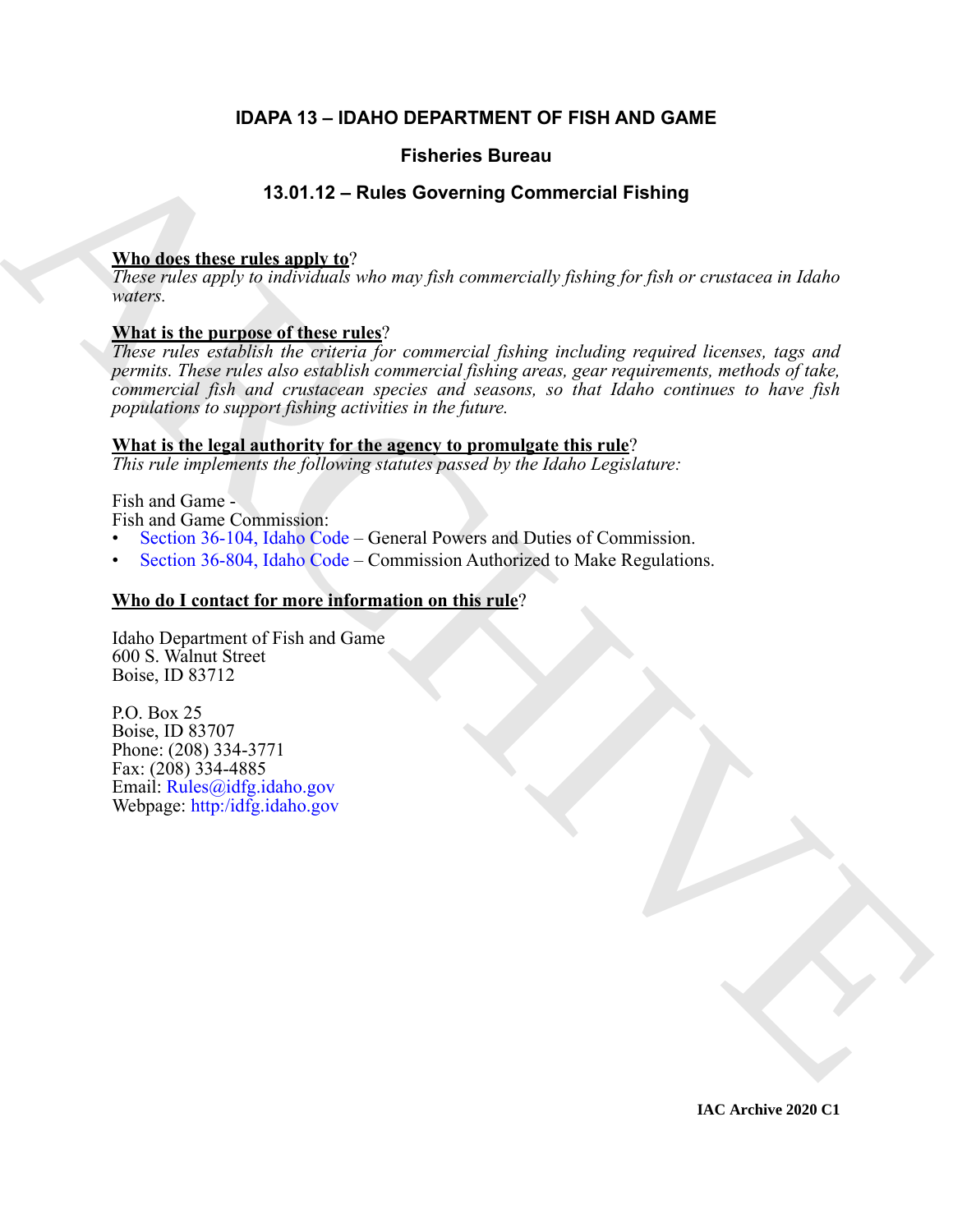# **Table of Contents**

### 13.01.12 - Rules Governing Commercial Fishing

| 300. Possession And Transportation Of Live Fish Or Crustacea.  4   |  |
|--------------------------------------------------------------------|--|
|                                                                    |  |
|                                                                    |  |
|                                                                    |  |
| 500. Commercial Gear And Methods Of Take For Fish Or Crustacea.  4 |  |
|                                                                    |  |
|                                                                    |  |
|                                                                    |  |
|                                                                    |  |
|                                                                    |  |
|                                                                    |  |
|                                                                    |  |
|                                                                    |  |
|                                                                    |  |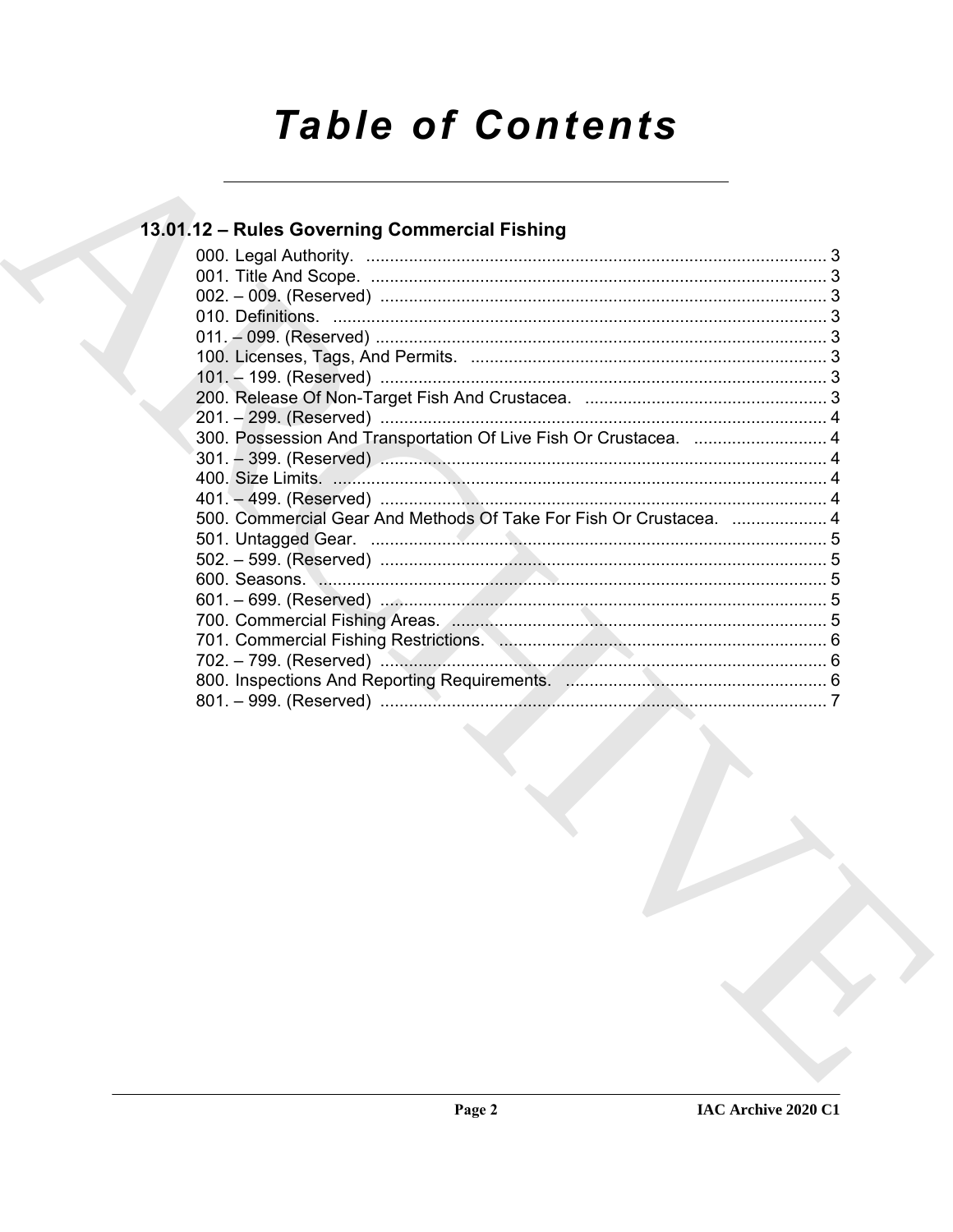#### **13.01.12 – RULES GOVERNING COMMERCIAL FISHING**

#### <span id="page-2-12"></span><span id="page-2-1"></span><span id="page-2-0"></span>**000. LEGAL AUTHORITY.**

#### <span id="page-2-20"></span><span id="page-2-2"></span>**001. TITLE AND SCOPE.**

#### <span id="page-2-3"></span>**002. – 009. (RESERVED)**

#### <span id="page-2-11"></span><span id="page-2-10"></span><span id="page-2-9"></span><span id="page-2-4"></span>**010. DEFINITIONS.**

| Sections 36-104 and 36-804, Idaho Code, authorize the Commission to adopt rules concerning commercial fishing. | $(3-20-20)$ |                                                                                                                                                                                                                                                                                                                                                                                            |             |
|----------------------------------------------------------------------------------------------------------------|-------------|--------------------------------------------------------------------------------------------------------------------------------------------------------------------------------------------------------------------------------------------------------------------------------------------------------------------------------------------------------------------------------------------|-------------|
| 001.                                                                                                           |             | <b>TITLE AND SCOPE.</b><br>The title of this chapter for citation is IDAPA 13.01.12, "Rules Governing Commercial Fishing." These rules<br>establish the criteria for commercial fishing in Idaho.                                                                                                                                                                                          | $(3-20-20)$ |
| $002.-009.$                                                                                                    |             | (RESERVED)                                                                                                                                                                                                                                                                                                                                                                                 |             |
| 010.                                                                                                           |             | DEFINITIONS.                                                                                                                                                                                                                                                                                                                                                                               |             |
| 01.                                                                                                            |             | Commercial Fishing. Fishing for, taking, or transporting fish or crustacea for the purpose of<br>selling, bartering, exchanging, offering or exposing for sale.                                                                                                                                                                                                                            | $(3-20-20)$ |
|                                                                                                                | 02.         | <b>Commercial Fish and Crustacea Species.</b>                                                                                                                                                                                                                                                                                                                                              | $(3-20-20)$ |
| a.                                                                                                             |             | Lake trout – Salvelinus namaycush.                                                                                                                                                                                                                                                                                                                                                         | $(3-20-20)$ |
| $\mathbf{b}$ .                                                                                                 |             | Lake whitefish - Coregonus clupeaformis.                                                                                                                                                                                                                                                                                                                                                   | $(3-20-20)$ |
| c.                                                                                                             |             | Crayfish – species of the genus <i>Pacifastacus</i> .                                                                                                                                                                                                                                                                                                                                      | $(3-20-20)$ |
| d.                                                                                                             |             | Bullfrog – Rana catesbeiana/Lithobates catesbeianus.                                                                                                                                                                                                                                                                                                                                       | $(3-20-20)$ |
| e.                                                                                                             |             | Unprotected fish species from the families of Cyprinidae (Minnows) and Catostomidae (Suckers)<br>(species not classified as game fish or protected nongame species under 13.01.06, IDAPA 13.01.06, "Rules<br>Governing Classification and Protection of Wildlife)."                                                                                                                        | $(3-20-20)$ |
| $011. - 099.$                                                                                                  |             | (RESERVED)                                                                                                                                                                                                                                                                                                                                                                                 |             |
| <b>100.</b>                                                                                                    |             | LICENSES, TAGS, AND PERMITS.                                                                                                                                                                                                                                                                                                                                                               |             |
| 01.                                                                                                            |             | Licenses. No person may set, operate, lift or fish with commercial gear unless he has a valid<br>commercial fishing license or is assisting in the presence of such licensee. Any person assisting the holder of a<br>commercial fishing license engaged in commercial fishing with the use of conventional rod and reel must have either<br>a commercial or recreational fishing license. | $(3-20-20)$ |
|                                                                                                                | 02.         | Tags. No person may set, operate, lift or fish commercial gear unless such gear has attached thereto<br>a valid commercial gear tag from the Department, except that no tag needs to be attached to conventional rod and reel<br>fishing tackle used for commercial fishing.                                                                                                               | $(3-20-20)$ |
| 03.                                                                                                            |             | <b>Permits</b> . The Director may issue permits authorizing the holder to:                                                                                                                                                                                                                                                                                                                 | $(3-20-20)$ |
| a.                                                                                                             |             | Commercially fish for crustacea not listed as commercial species.                                                                                                                                                                                                                                                                                                                          | $(3-20-20)$ |
| $\mathbf{b}$ .                                                                                                 |             | Commercially fish in waters other than those listed in Section 700.                                                                                                                                                                                                                                                                                                                        | $(3-20-20)$ |
| c.                                                                                                             |             | Such permits will be valid for a period not to exceed one (1) year.                                                                                                                                                                                                                                                                                                                        | $(3-20-20)$ |
|                                                                                                                | 04.         | Revocation of Licenses and Permits. The Director is authorized to suspend, for a period not to<br>exceed one (1) year, or revoke entirely, any commercial license or permit for violation of Title 36, Idaho Code by the<br>licensee or persons acting under the licensee's direction and control.                                                                                         | $(3-20-20)$ |
| $101. - 199.$                                                                                                  |             | (RESERVED)                                                                                                                                                                                                                                                                                                                                                                                 |             |
| <b>200.</b><br>01.                                                                                             |             | RELEASE OF NON-TARGET FISH AND CRUSTACEA.<br>Any person capturing with commercial gear any species of fish or crustacea not a commercial species or listed on a<br>special permit shall immediately release the fish or crustacea unharmed back to the water.<br>Female Crayfish. Any person capturing any female crayfish carrying eggs or young shall release                            | $(3-20-20)$ |
|                                                                                                                |             |                                                                                                                                                                                                                                                                                                                                                                                            |             |

#### <span id="page-2-5"></span>**011. – 099. (RESERVED)**

#### <span id="page-2-14"></span><span id="page-2-13"></span><span id="page-2-6"></span>**100. LICENSES, TAGS, AND PERMITS.**

<span id="page-2-19"></span><span id="page-2-16"></span><span id="page-2-15"></span>

| 03. | <b>Permits</b> . The Director may issue permits authorizing the holder to: | $(3-20-20)$ |
|-----|----------------------------------------------------------------------------|-------------|
| а.  | Commercially fish for crustacea not listed as commercial species.          | $(3-20-20)$ |
| b.  | Commercially fish in waters other than those listed in Section 700.        | $(3-20-20)$ |
| c.  | Such permits will be valid for a period not to exceed one (1) year.        | $(3-20-20)$ |

#### <span id="page-2-7"></span>**101. – 199. (RESERVED)**

#### <span id="page-2-18"></span><span id="page-2-17"></span><span id="page-2-8"></span>**200. RELEASE OF NON-TARGET FISH AND CRUSTACEA.**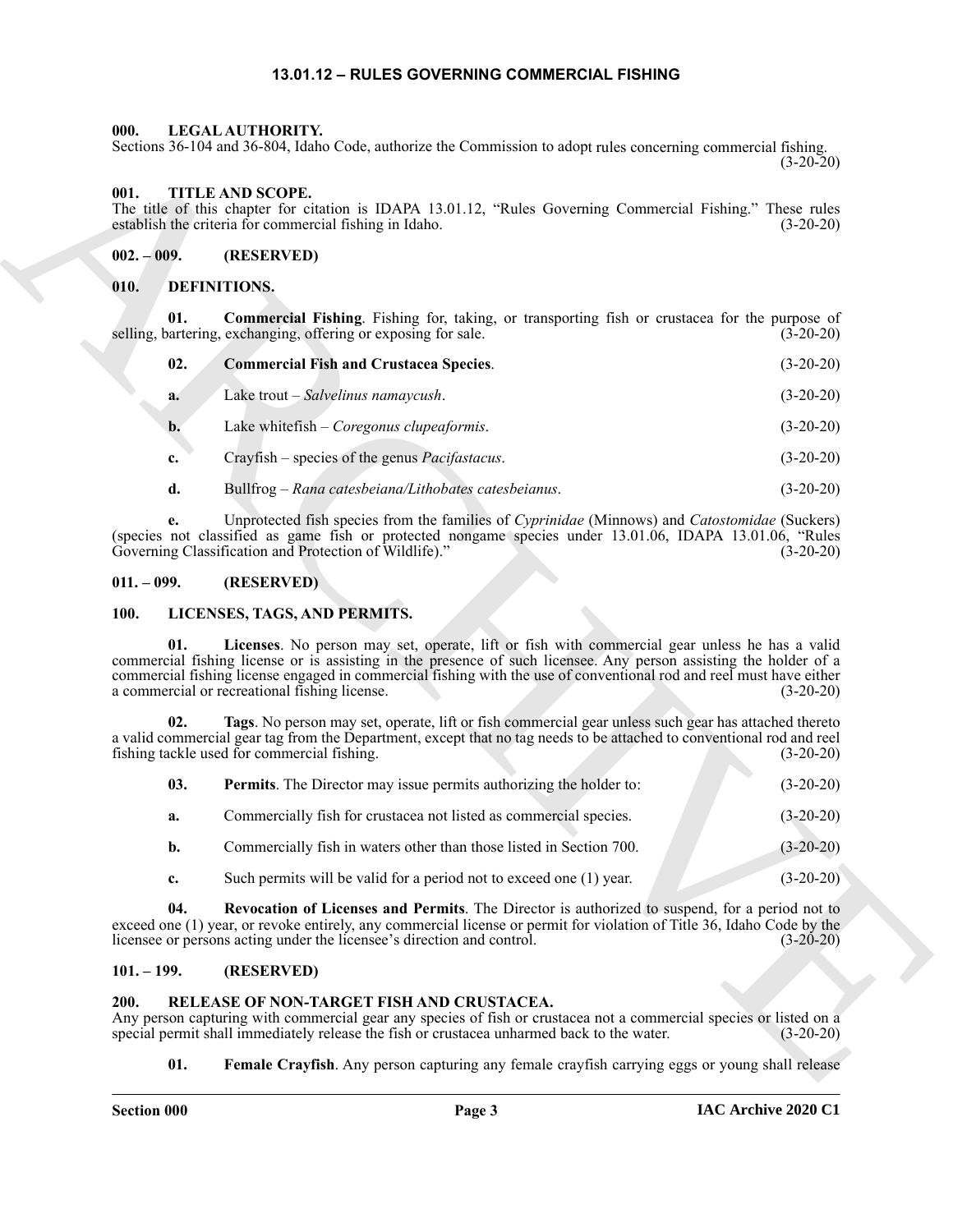the crayfish unharmed back to the water at the time the crayfish are sorted. (3-20-20)

<span id="page-3-12"></span>**02. Special Permit**. No person may have in possession any species of fish or crustacea other than a commercial species or a species listed on a special permit issued by the Director pursuant to Subsection 100.03 at the time they are engaging in commercial fishing activities. (3-20-20)

#### <span id="page-3-0"></span>**201. – 299. (RESERVED)**

#### <span id="page-3-1"></span>**300. POSSESSION AND TRANSPORTATION OF LIVE FISH OR CRUSTACEA.**

<span id="page-3-11"></span><span id="page-3-10"></span><span id="page-3-9"></span>**01. Live Fish**. No person may transport live fish without a permit from the Department. (3-20-20)

**02. Live Crustacea**. Commercial fishers may possess and transport live commercial species of crustacea between the water areas where harvested and the point of sale or holding. Live crustacea may be held only in the waters where harvested, in ponds for which a private pond permit listing crayfish has been issued or in licensed commercial facilities. (3-20-20)

#### <span id="page-3-2"></span>**301. – 399. (RESERVED)**

#### <span id="page-3-3"></span>**400. SIZE LIMITS.**

<span id="page-3-15"></span><span id="page-3-14"></span><span id="page-3-13"></span>

| 01. | <b>Fish.</b> Commercial fish species of any size may be taken commercially. |  | $(3-20-20)$ |
|-----|-----------------------------------------------------------------------------|--|-------------|
|     |                                                                             |  |             |

| 02.<br>Crustacea.\ | $(3-20-20)$ |
|--------------------|-------------|
|--------------------|-------------|

**a.** Only crustacea three and five-eighths (3 5/8) inches (ninety-two (92) mm) or greater in length from the tip of the nose (acumen) to the tip of the tail (telson), measured in a straight line ventral side up, may be taken commercially.  $(3-20-20)$ commercially.

**Equivariant of Finit and Game**<br>
Interaction of Finit and Game<br>
Interaction (and Section Maximum interaction and Section 20 and Section 20 and Section 20 and Section 20 and Section 20 and Section 20 and Section 20 and Sec **b.** Crustacea shall be sorted and any undersize crustacea returned to the water at the place of capture immediately following the emptying of any single trap or a trap line. However, an allowable sorting error percentage of undersized crustacea, not to exceed five percent  $(5\%)$ , is allowed in any load or lot. The percentage of undersized crustacea will be the mean of combined counts of samples measured and counted from various portions of the load or lot. Samples will be taken in containers of not less than one (1) gallon size approximately full of crayfish, with at least three (3) such samples taken from any load or lot. (3-20-20)

#### <span id="page-3-4"></span>**401. – 499. (RESERVED)**

#### <span id="page-3-6"></span><span id="page-3-5"></span>**500. COMMERCIAL GEAR AND METHODS OF TAKE FOR FISH OR CRUSTACEA.**

No person may commercially harvest fish or crustacea except as follows: (3-20-20)

**01. Seine Nets**. With a seine net that is either: (3-20-20)

**a.** Under constant attendance by the licensee or someone working under the supervision of the  $l$ icensee; or  $(3-20-20)$ 

**b.** If being used to hold fish, clearly marked with buoys that are at least twelve (12) inches in diameter.  $(3-20-20)$ 

**02. Traps**. For crayfish and minnow only, with a trap not exceeding three feet in any dimension, and provided all crayfish and minnow traps are lifted and emptied of catch at least once every ninety-six (96) hours, except during periods of weather that pose a threat to human life, health, or safety. (3-20-20)

**03. Experimental Gear**. Experimental commercial gear specifically approved by the Director under ditions as the Director may deem appropriate. (3-20-20) such conditions as the Director may deem appropriate.

<span id="page-3-8"></span><span id="page-3-7"></span>**04.** By Hand. For crayfish only. (3-20-20)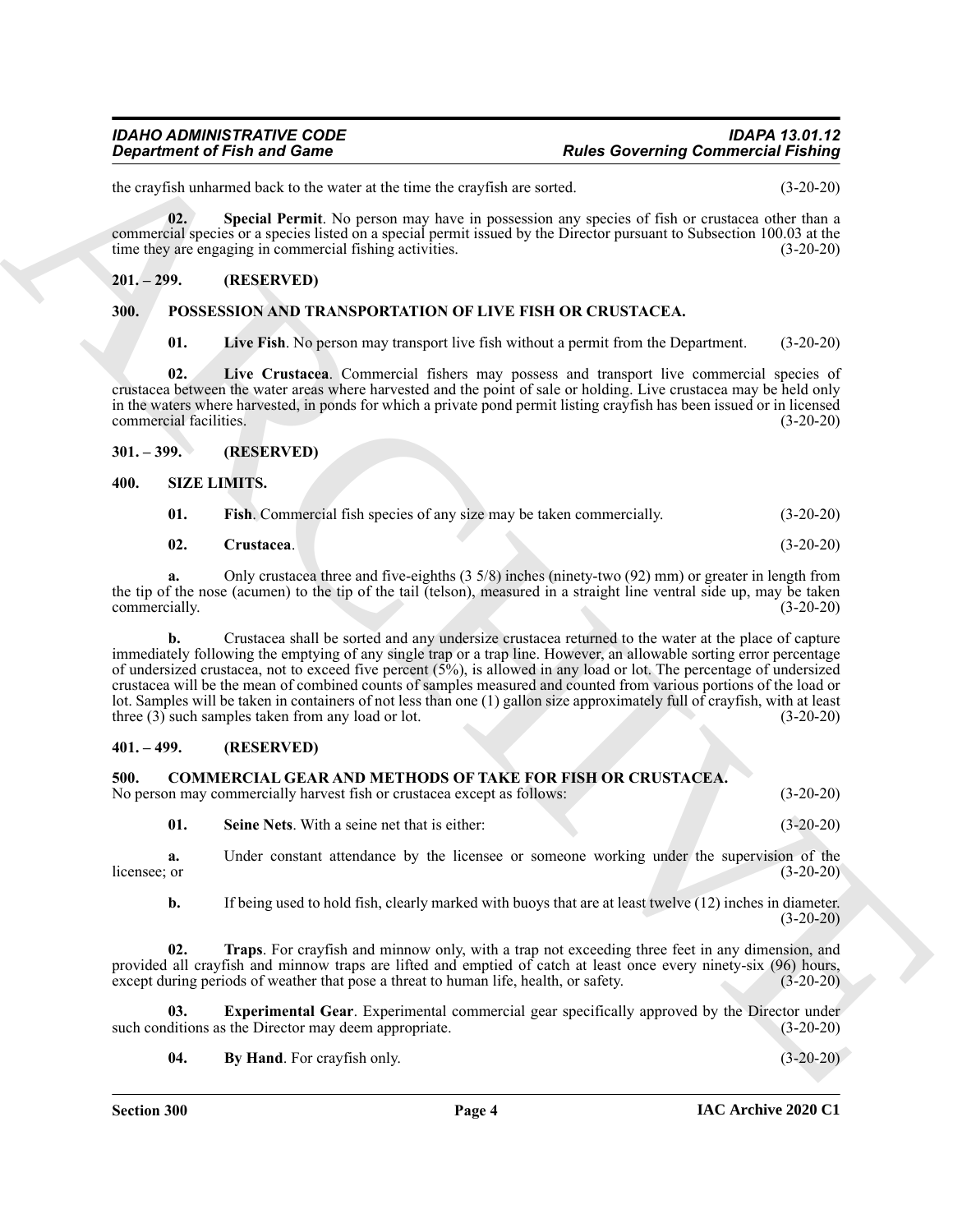#### <span id="page-4-14"></span><span id="page-4-9"></span><span id="page-4-0"></span>**501. UNTAGGED GEAR.**

<span id="page-4-2"></span><span id="page-4-1"></span>

| $502. - 599.$ | (RESERVED) |
|---------------|------------|
|---------------|------------|

<span id="page-4-13"></span><span id="page-4-12"></span><span id="page-4-11"></span>

| 01. | <b>Commercial Fish.</b> Year-round.                            | $(3-20-20)$ |
|-----|----------------------------------------------------------------|-------------|
| 02. | Commercial Crustacea. April 1 through October 31 of each year. | $(3-20-20)$ |

#### <span id="page-4-7"></span><span id="page-4-6"></span><span id="page-4-5"></span><span id="page-4-4"></span><span id="page-4-3"></span>**700. COMMERCIAL FISHING AREAS.**

<span id="page-4-10"></span><span id="page-4-8"></span>

|                                  | <b>Department of Fish and Game</b>                                                                                                                                                                                                                                      | <b>Rules Governing Commercial Fishing</b> |             |
|----------------------------------|-------------------------------------------------------------------------------------------------------------------------------------------------------------------------------------------------------------------------------------------------------------------------|-------------------------------------------|-------------|
| 05.                              | <b>Trawl Nets.</b> Only as specifically approved by the Director.                                                                                                                                                                                                       |                                           | $(3-20-20)$ |
| 06.                              | Conventional Rod and Reel Fishing Tackle. Only rod and reel methods approved for<br>sportfishing, as described in IDAPA 13.01.11, "Rules Governing Fish," except that the holder of a commercial license<br>may use more than two (2) lines while commercially fishing. |                                           | $(3-20-20)$ |
| 07.<br>provided:                 | Gill Nets. Only as specially approved by the Director under such conditions as he may deem<br>appropriate, with approval subject to modification or termination if catch of game fish species is excessive, and                                                         |                                           | $(3-20-20)$ |
| a.                               | All gill nets and lines within ten (10) feet of the surface are clearly marked with a minimum of six<br>$(6)$ inch diameter buoys every fifty $(50)$ feet; and                                                                                                          |                                           | $(3-20-20)$ |
| b.                               | All gill nets are lifted and emptied of catch at least once every eighteen (18) hours except during<br>periods of weather that pose a threat to human life, health, or safety.                                                                                          |                                           | $(3-20-20)$ |
| 501.                             | <b>UNTAGGED GEAR.</b><br>Untagged gear, as well as any seine net or trap left unattended more than ninety-six (96) hours is considered unlawful<br>or abandoned and may be confiscated by Department personnel.                                                         |                                           | $(3-20-20)$ |
| $502. - 599.$                    | (RESERVED)                                                                                                                                                                                                                                                              |                                           |             |
| <b>SEASONS.</b><br>600.          |                                                                                                                                                                                                                                                                         |                                           |             |
| 01.                              | Commercial Fish. Year-round.                                                                                                                                                                                                                                            |                                           | $(3-20-20)$ |
| 02.                              | Commercial Crustacea. April 1 through October 31 of each year.                                                                                                                                                                                                          |                                           | $(3-20-20)$ |
| $601 - 699.$                     | (RESERVED)                                                                                                                                                                                                                                                              |                                           |             |
| 700.                             | <b>COMMERCIAL FISHING AREAS.</b><br>Commercial harvest is allowed only in the following areas:                                                                                                                                                                          |                                           | $(3-20-20)$ |
| 01.                              | For Seine Nets. Seine nets with a mesh greater than one and one half $(1\ 1/2)$ square may be used<br>ONLY in the following waters, except as specifically approved by the Director for other waters:                                                                   |                                           | $(3-20-20)$ |
| a.<br>the North and South Forks. | Snake River and main stem impoundments from Hells Canyon Dam upstream to the confluence of                                                                                                                                                                              |                                           | $(3-20-20)$ |
| b.                               | Ashton Reservoir.                                                                                                                                                                                                                                                       |                                           | $(3-20-20)$ |
| c.                               | Palisades Reservoir.                                                                                                                                                                                                                                                    |                                           | $(3-20-20)$ |
| d.                               | Lake Lowell.                                                                                                                                                                                                                                                            |                                           | $(3-20-20)$ |
| e.                               | Black Canyon Reservoir.                                                                                                                                                                                                                                                 |                                           | $(3-20-20)$ |
| f.                               | Blackfoot Reservoir.                                                                                                                                                                                                                                                    |                                           | $(3-20-20)$ |
| g.                               | Mud Lake.                                                                                                                                                                                                                                                               |                                           | $(3-20-20)$ |
|                                  | Bear River and main stem impoundments from Utah state line upstream to and including Alexander                                                                                                                                                                          |                                           | $(3-20-20)$ |
| h.<br>Reservoir.                 |                                                                                                                                                                                                                                                                         |                                           |             |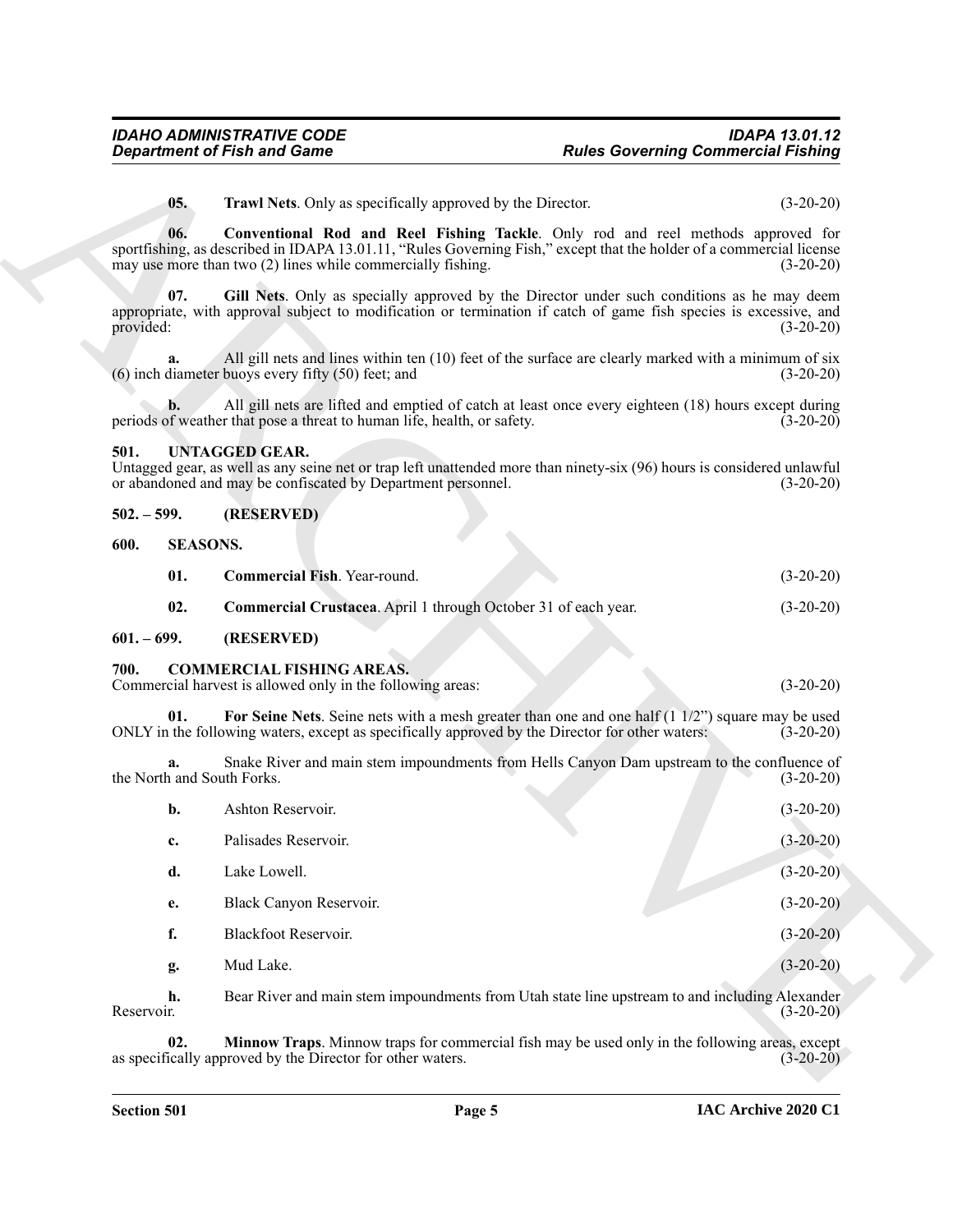<span id="page-5-3"></span>

|                                                            |                                | <b>Department of Fish and Game</b>                                             | <b>Rules Governing Commercial Fishing</b>                                                                                                                                                                                      |
|------------------------------------------------------------|--------------------------------|--------------------------------------------------------------------------------|--------------------------------------------------------------------------------------------------------------------------------------------------------------------------------------------------------------------------------|
|                                                            | а. -<br>North and South Forks. |                                                                                | Snake River excluding main stem impoundments from Weiser upstream to the confluence of the<br>$(3-20-20)$                                                                                                                      |
|                                                            | b.                             | Ashton Reservoir.                                                              | $(3-20-20)$                                                                                                                                                                                                                    |
|                                                            | c.                             | Palisades Reservoir.                                                           | $(3-20-20)$                                                                                                                                                                                                                    |
|                                                            | d.                             | Black Canyon Reservoir.                                                        | $(3-20-20)$                                                                                                                                                                                                                    |
|                                                            | e.                             | <b>Blackfoot Reservoir.</b>                                                    | $(3-20-20)$                                                                                                                                                                                                                    |
|                                                            | f.                             | Mud Lake.                                                                      | $(3-20-20)$                                                                                                                                                                                                                    |
| Reservoir.                                                 | g.                             |                                                                                | Bear River and main stem impoundments from Utah state line upstream to and including Alexander<br>$(3-20-20)$                                                                                                                  |
|                                                            | 03.                            | except as specifically approved by the Director:                               | Crayfish Traps. Crayfish traps for commercial crustacea may be used only in the following areas,<br>$(3-20-20)$                                                                                                                |
|                                                            | a.                             | the North and South Forks.                                                     | Snake River and main stem impoundments from Hells Canyon Dam upstream to the confluence of<br>$(3-20-20)$                                                                                                                      |
|                                                            | b.                             | Black Canyon Reservoir.                                                        | $(3-20-20)$                                                                                                                                                                                                                    |
|                                                            | c.                             | Blackfoot Reservoir.                                                           | $(3-20-20)$                                                                                                                                                                                                                    |
|                                                            | d.                             | Mud Lake.                                                                      | $(3-20-20)$                                                                                                                                                                                                                    |
| Reservoir.                                                 | e.                             |                                                                                | Bear River and main stem impoundments from Utah state line upstream to and including Alexander<br>$(3-20-20)$                                                                                                                  |
|                                                            | 04.                            | Rod and Reel for Lake Trout Only.                                              | $(3-20-20)$                                                                                                                                                                                                                    |
|                                                            | a.                             | Lake Pend Oreille.                                                             | $(3-20-20)$                                                                                                                                                                                                                    |
|                                                            | 05.                            | nongame species are likely to exceed eighty percent (80%) of the fish biomass. | Gill Nets. Gill nets for commercial fish may only be approved by the Director where commercial<br>$(3-20-20)$                                                                                                                  |
| 701.                                                       |                                | <b>COMMERCIAL FISHING RESTRICTIONS.</b>                                        |                                                                                                                                                                                                                                |
|                                                            | 01.                            | (100) yards of any public boat ramp or dock.                                   | Operation Limitations. No commercial gear may be set, operated, or lifted within one hundred<br>$(3-20-20)$                                                                                                                    |
| 02.<br>any manner that restricts angling or angler access. |                                |                                                                                | Storage Limitation. No commercial gear, boats, or other equipment or materials used in<br>conjunction with a commercial fishing operation may be stored or left unattended at any public fishing access area in<br>$(3-20-20)$ |
|                                                            | $702. - 799.$                  | (RESERVED)                                                                     |                                                                                                                                                                                                                                |
| 800.                                                       |                                | <b>INSPECTIONS AND REPORTING REQUIREMENTS.</b>                                 |                                                                                                                                                                                                                                |
|                                                            | 01.                            | <b>Inspections.</b> Department personnel may inspect:                          | $(3-20-20)$                                                                                                                                                                                                                    |
|                                                            | a.                             | Commercial gear at any time the gear is being used.                            | $(3-20-20)$                                                                                                                                                                                                                    |
|                                                            | b.                             | Catches and catch records at any time.                                         | $(3-20-20)$                                                                                                                                                                                                                    |

#### <span id="page-5-8"></span><span id="page-5-7"></span><span id="page-5-6"></span><span id="page-5-5"></span><span id="page-5-4"></span><span id="page-5-0"></span>**701. COMMERCIAL FISHING RESTRICTIONS.**

#### <span id="page-5-1"></span>**702. – 799. (RESERVED)**

#### <span id="page-5-2"></span>**800. INSPECTIONS AND REPORTING REQUIREMENTS.**

<span id="page-5-9"></span>

| 01. | <b>Inspections.</b> Department personnel may inspect: | $(3-20-20)$ |
|-----|-------------------------------------------------------|-------------|
| а.  | Commercial gear at any time the gear is being used.   | $(3-20-20)$ |
| b.  | Catches and catch records at any time.                | $(3-20-20)$ |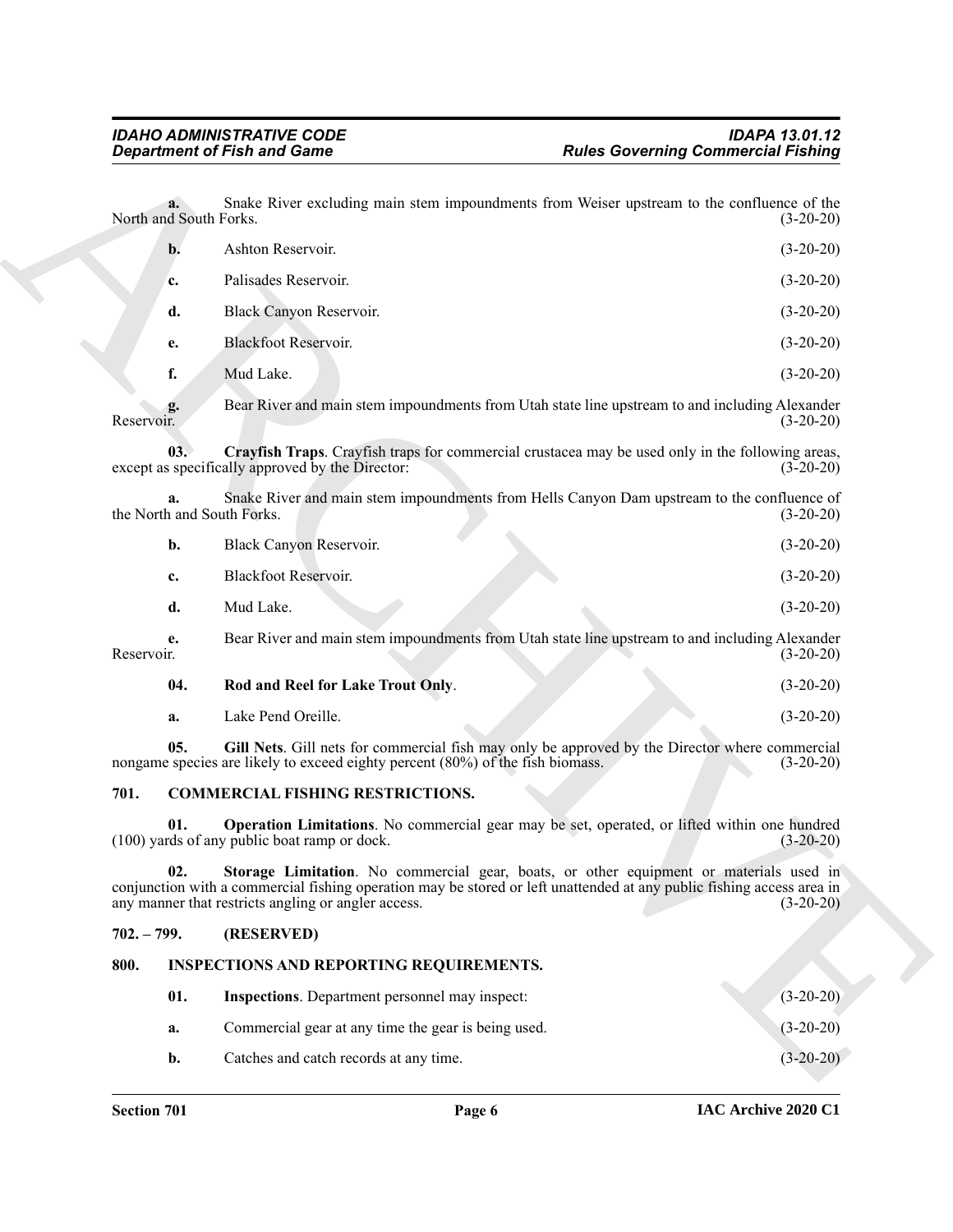ARCHIVE **02. Reporting Requirements**. All licensees shall submit a monthly report on a form prescribed by the Department, with all requested information including daily landings and effort, such that it is received by the Department not later than the fifteenth day of the month following the fishing activities. (3-20-20)

<span id="page-6-0"></span>**801. – 999. (RESERVED)**